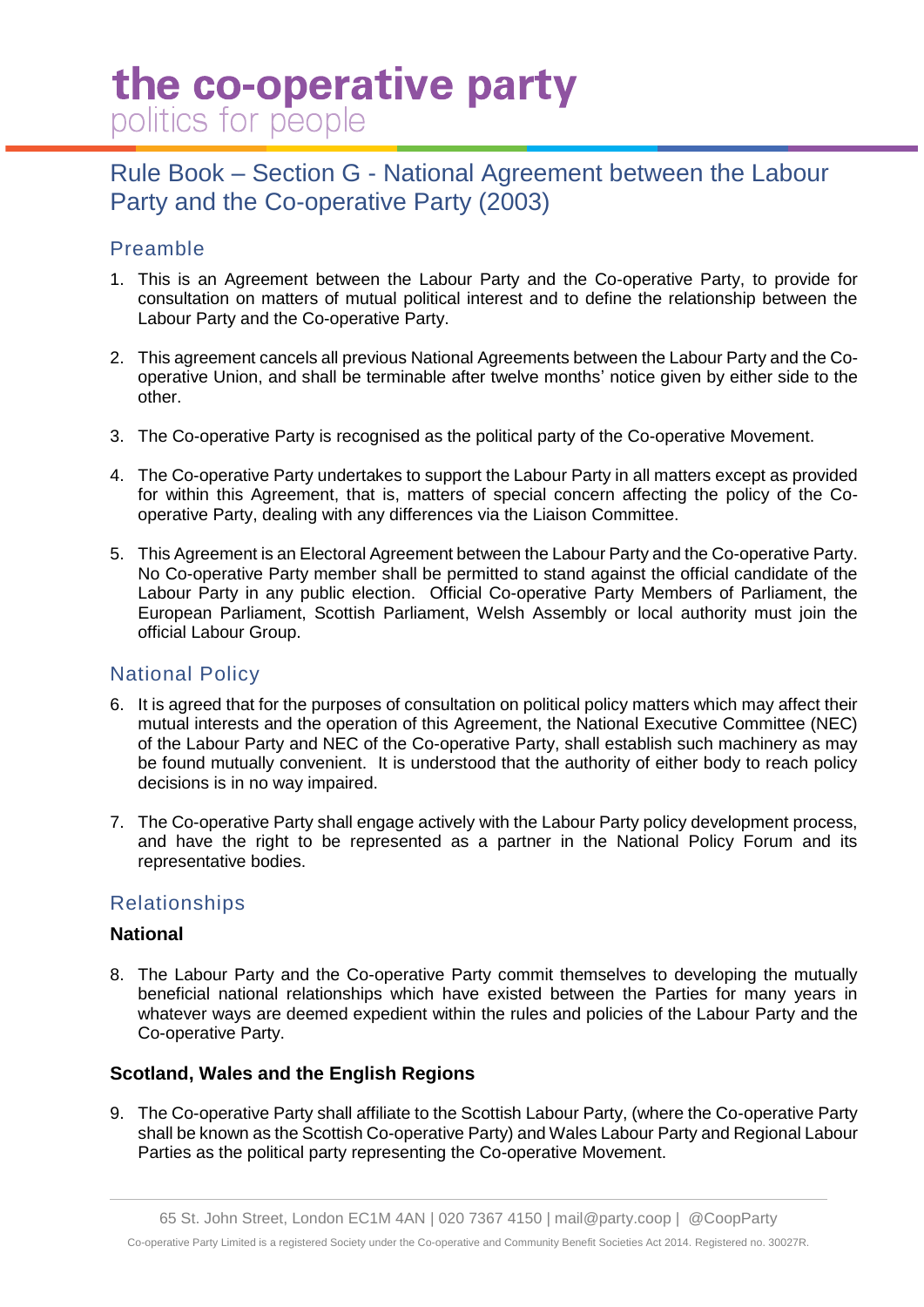#### Constituency Level

- 10. Society Co-operative Parties registered and affiliated to the Co-operative Party shall be eligible for affiliation to each Constituency Labour Party in their area as the representative of the wider Co-operative Movement. Representation shall be on the same basis and subject to the same limitations as to the maximum number of delegates as apply to other affiliated organisations.
- 11. Voluntary Co-operative Parties registered by and affiliated to the Co-operative Party may affiliate to each Constituency Labour Party in their area but shall not be regarded as the representative of the wider Co-operative Movement.
- 12. Society Parties shall be regarded as the representatives of the wider Co-operative Movement on Labour Party local government committees.

#### Liaison Committee

- 13. A committee, representative of the National Executive Committees of the Labour Party and the Co-operative Party, shall be established to consider matters of mutual interest and the application of this Agreement in special cases referred to it by either side.
- 14. The Committee shall consist of members nominated from each body and shall meet at the request of either organisation.
- 15. The General Secretary of the Labour Party and the National Secretary of the Co-operative Party shall act as Joint Secretaries of the Liaison Committee.

#### Official Candidates and Representatives

#### **Official Co-operative Parliamentary Candidates**

16. Co-operative Parliamentary Candidates shall be nominated to and selected by Constituency Labour Parties under the Rules of the Labour Party, but shall sign the prescribed form containing the following declaration:

"I accept nomination as a Parliamentary Candidate of the Co-operative Party in running association with the Labour Party. If elected to Parliament, I undertake to join the Parliamentary Labour Party and to accept and to act in harmony with the Standing Orders of the Parliamentary Labour Party for the time being in force".

- 17. Official Candidates of the Co-operative Party will be regarded as joint candidates of both the Cooperative Party and the Labour Party. Where special circumstances obtain, the designation of joint candidates shall be determined by the Liaison Committee.
- 18. Whilst it is clear that the Standing Orders of the Parliamentary Labour Party apply to members returned to Parliament on the nomination of the Co-operative Party in the same way that they apply to anyone else, the Labour Party recognises their special concern in matters affecting the political policy of the Co-operative Party. It is, therefore, agreed that, if differences over such matters arise, there shall be consultation between the Co-operative Party and the Labour Party to ensure that, if possible, mutually acceptable decisions are reached.
- 19. After each General Election the number of Parliamentary Candidates which may be regarded as Official Co-operative Party Candidates shall be settled after consultation.